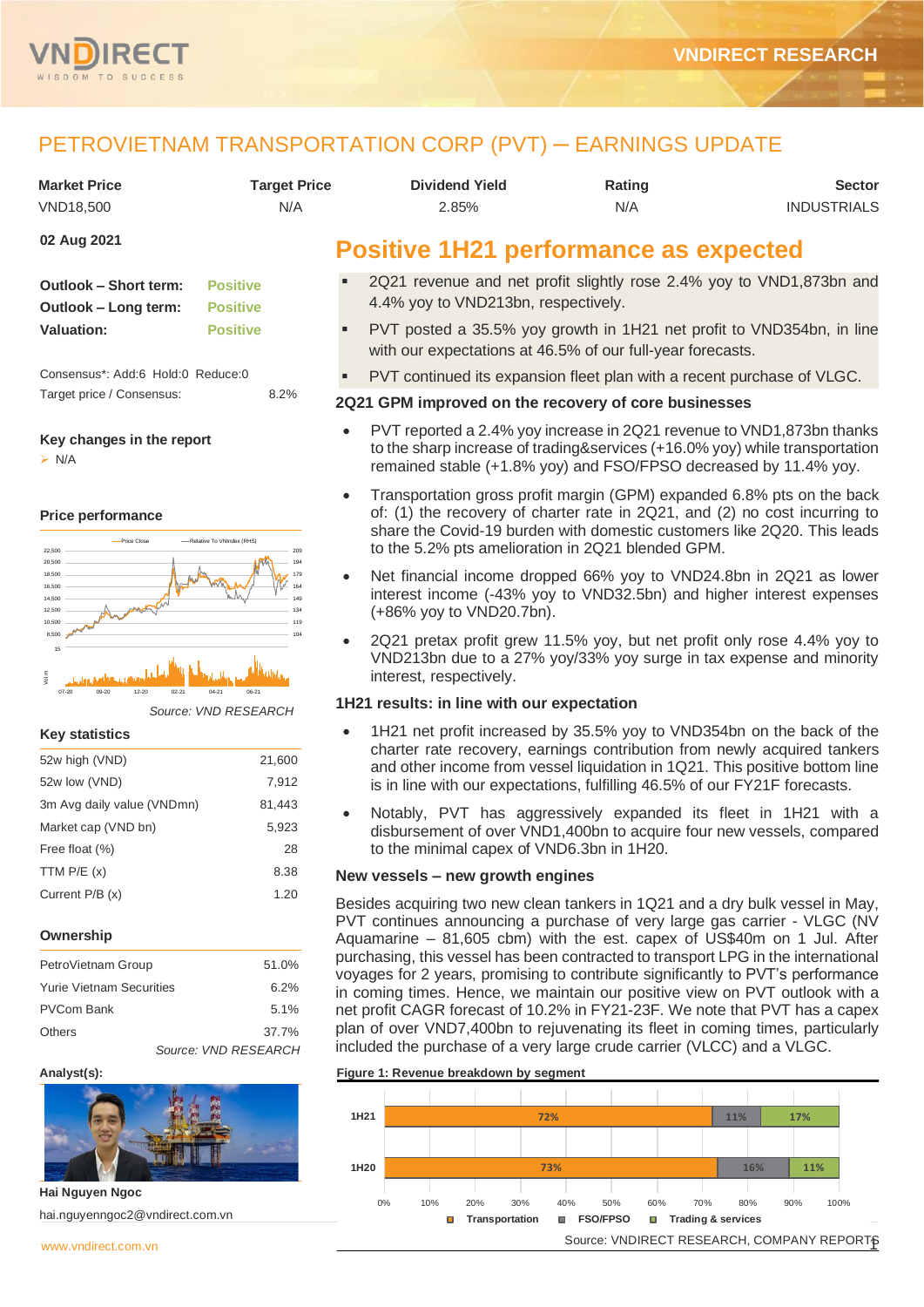## **Figure 2: 2Q21 and 1H21 results overview**

| <b>VNDbn</b>              | <b>2Q20</b> | <b>2Q21</b> | % yoy    | 1H20                 | 1H <sub>21</sub> | % yoy       | % vs<br><b>FY21F</b><br>forecast | Comment                                                                                                                                                                                                                                                                                                |
|---------------------------|-------------|-------------|----------|----------------------|------------------|-------------|----------------------------------|--------------------------------------------------------------------------------------------------------------------------------------------------------------------------------------------------------------------------------------------------------------------------------------------------------|
| Net revenue               | 1,829       | 1,873       |          | 2.4% 3,394.7 3,581.2 |                  | 5.5%        | 41.5%                            | 1H21 revenue slightly increased by 5.5% yoy mainly thanks to a<br>64.4% yoy jump in trading & services revenue. In 1H21, PVT<br>narrowed its trading & services segment to reduce the impact of<br>Covid-19                                                                                            |
| Transportation            | 1,332       | 1,356       |          | 1.8% 2,487.6         | 2,586.2          | 4.0%        |                                  |                                                                                                                                                                                                                                                                                                        |
| <b>FSO/FPSO</b>           | 220         | 195         | $-11.4%$ | 531.5                | 386.3            | $-27.3%$    |                                  | FSO/FPSO revenue declined in 1H21 mainly as the contract<br>renewal for FSO Dai Hung Queen was signed since mid-2020<br>amidst the low oil price environment. We expect the stronger oil<br>price to trigger the day rate upward revision in the second half                                           |
| Trading & services        | 278         | 322         | 16.0%    | 375.5                | 617.2            | 64.4%       |                                  |                                                                                                                                                                                                                                                                                                        |
| <b>Gross profit</b>       | 258.5       | 362.7       | 40.3%    | 484.2                | 628.7            | 29.8%       | 47.1%                            |                                                                                                                                                                                                                                                                                                        |
| Transportation            | 179.4       | 274.3       | 52.9%    | 314.5                | 476.4            | 51.5%       |                                  |                                                                                                                                                                                                                                                                                                        |
| <b>FSO/FPSO</b>           | 57.3        | 54.6        | $-4.7%$  | 164.4                | 121.0            | $-26.4%$    |                                  |                                                                                                                                                                                                                                                                                                        |
| Trading & services        | 21.8        | 33.8        | 54.9%    | 5.3                  | 23.0             | 333.7%      |                                  |                                                                                                                                                                                                                                                                                                        |
| Gross profit margin (%)   | 14.1%       | 19.4%       | 5.2% pts | 14.3%                | 17.6%            | $3.3\%$ pts |                                  | 1H21 blended GPM improved 3.3% pts to 17.6% mainly as PVT<br>tranportation GPM expanded 5.8% pts on the back of: (1) the<br>contribution of new acquired vessels (2) the charter rate recovery in<br>2Q21, and (3) no cost incurring to share the Covid-19 burden with<br>domestic customers like 2Q20 |
| Transportation            | 13.5%       | 20.2%       | 6.8% pts | 12.6%                | 18.4%            | 5.8% pts    |                                  |                                                                                                                                                                                                                                                                                                        |
| <b>FSO/FPSO</b>           | 26.0%       | 28.0%       | 2.0% pts | 30.9%                | 31.3%            | $0.4\%$ pts |                                  |                                                                                                                                                                                                                                                                                                        |
| Trading & services        | 7.9%        | 10.5%       | 2.6% pts | 1.4%                 | 3.7%             | 2.3% pts    |                                  |                                                                                                                                                                                                                                                                                                        |
| Selling expenses          | 2.3         | 2.4         | 2.2%     | 4.4                  | 5.8              | 32.4%       |                                  |                                                                                                                                                                                                                                                                                                        |
| G&A expenses              | 64.1        | 85.6        | 33.4%    | 111.1                | 138.3            | 24.5%       |                                  |                                                                                                                                                                                                                                                                                                        |
| Operating profit          | 192.0       | 274.8       | 43.1%    | 368.7                | 484.6            | 31.4%       |                                  |                                                                                                                                                                                                                                                                                                        |
| Financial income          | 87.6        | 43.6        | $-50.2%$ | 109.6                | 82.8             | $-24.5%$    |                                  | Net financial income dropped 66% yoy to VND 24.8n in 2Q21 as<br>the company disbursed capital for its fleet expansion. As at end-<br>2Q21, total debt increased 19% from end-1Q21 and 29% from end-                                                                                                    |
| <b>Financial expenses</b> | 13.2        | 18.9        | 42.7%    | 101.5                | 64.6             | $-36.4%$    |                                  | 2020, leading to lower interest income (-43% yoy to VND32.5bn)<br>and higher interest expenses (+86% yoy to VND20.7bn)                                                                                                                                                                                 |
| Net other income          | 2.8         | 3.8         | 36.0%    | 2.4                  | 43.2             | 1735.7%     |                                  | The skyrocket in net other income mainly came from vessel<br>liquidation in 1Q21                                                                                                                                                                                                                       |
| Pre-tax profit            | 283.4       | 315.8       | 11.5%    | 393.3                | 558.6            | 42.0%       | 47.4%                            |                                                                                                                                                                                                                                                                                                        |
| Net profit                | 204.1       | 213.1       | 4.4%     | 261.2                | 353.9            | 35.5%       |                                  | 46.5% In line with our expectations                                                                                                                                                                                                                                                                    |
|                           |             |             |          |                      |                  |             |                                  | Source: VNDIRECT RESEARCH, COMPANY REPORTS                                                                                                                                                                                                                                                             |

### **Figure 3: Sector comparison**

|                                   |                                          |                | Price            | Share Target<br>Price | <b>Market</b>          |      | P/E(x)    |             | 3-yr<br><b>EPS</b> |      | P/BV(x)     |           |       | <b>ROE (%)</b> |                 |           | <b>ROA</b> (%)                                           |           |
|-----------------------------------|------------------------------------------|----------------|------------------|-----------------------|------------------------|------|-----------|-------------|--------------------|------|-------------|-----------|-------|----------------|-----------------|-----------|----------------------------------------------------------|-----------|
| Company                           | <b>Bloomberg</b><br><b>Ticker Recom.</b> |                | (local)<br>cur.) | (local)               | Cap<br>cur.) $(US$ m)$ |      |           | FY21F FY22F | <b>CAGR</b><br>(%) | TTM  | FY21F FY22F |           |       |                |                 |           | TTM FY21F FY22F TTM FY21F FY22F                          |           |
| <b>PVTrans</b>                    | <b>PVT VN</b>                            | <b>ADD</b>     | 18.500           | 24.100                | 245                    | 8.4  | 7.9       | 7.4         | 10.2%              | 1.20 | 1.21        | 14        | 14.5% | 15.5%          | 15.8%           | 6.1%      | 6.5%                                                     | 6.2%      |
| Vietnam Petroleum Trans           | <b>VIP VN</b>                            | <b>NR</b>      | 7.590            | <b>NA</b>             | 22                     | 47.8 | <b>NA</b> | <b>NA</b>   |                    | 0.46 | <b>NA</b>   | NA        | 4.7%  | NA.            |                 | NA 3.4%   | <b>NA</b>                                                | <b>NA</b> |
| Vietnam Tanker JSC                | VTO VN                                   | N <sub>R</sub> | 9.150            | <b>NA</b>             | 31                     | 7.9  | <b>NA</b> | <b>NA</b>   |                    | 0.68 | <b>NA</b>   | NA        | 8.6%  | <b>NA</b>      |                 | NA 5.1%   | <b>NA</b>                                                | <b>NA</b> |
| Pakistan National Shipping Corp   | <b>PNSC PA</b>                           | <b>NR</b>      | 78.00            | <b>NA</b>             | 63                     | 4.6  | <b>NA</b> | <b>NA</b>   |                    | 0.29 | <b>NA</b>   | <b>NA</b> | 6.5%  | <b>NA</b>      | NA.             | 5.0%      | <b>NA</b>                                                | <b>NA</b> |
| Shipping Corp of India Ltd        | <b>SCIN</b>                              | <b>NR</b>      | 111              | <b>NA</b>             | 694                    | 7.4  | 22.6      | 18.5        |                    | 0.63 | <b>NA</b>   | NA        | 8.9%  | 3.0%           |                 | 3.6% 5.1% | <b>NA</b>                                                | <b>NA</b> |
| Great Eastern Shipping Co Ltd/The | <b>GESCO IN</b>                          | <b>NR</b>      | 336              | <b>NA</b>             | 664                    | 18.7 | 10.8      | 6.9         |                    | 0.64 | <b>NA</b>   | <b>NA</b> | 12.7% | $10.1\%$       | 11.0% 6.6%      |           | <b>NA</b>                                                | <b>NA</b> |
| Average                           |                                          |                |                  |                       |                        | 15.8 | 13.8      | 10.9        |                    | 0.65 |             |           | 9.3%  |                | 9.5% 10.1% 5.2% |           |                                                          |           |
| Average (excl. PVT)               |                                          |                |                  |                       |                        | 17.3 | 16.7      | 12.7        |                    | 0.54 |             |           | 8.2%  | 6.6%           | 7.3% 5.0%       |           |                                                          |           |
|                                   |                                          |                |                  |                       |                        |      |           |             |                    |      |             |           |       |                |                 |           | Source: BLOOMBERG, VNDIRECT RESEARCH (DATA AS AT 30 JUL) |           |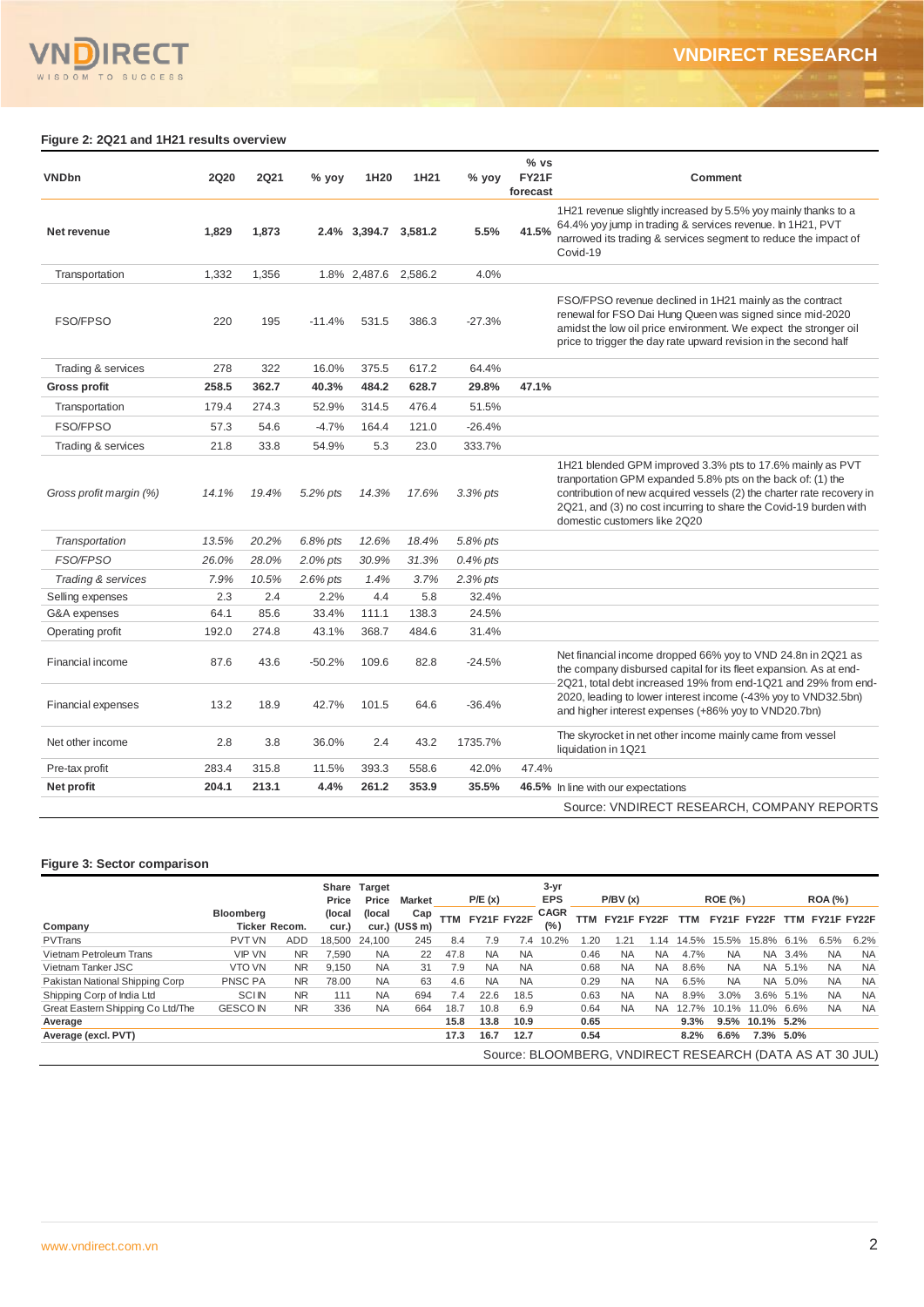#### $Q$  M TO SUCCESS  $S<sub>D</sub>$

# **VNDIRECT RESEARCH**

#### **Valuation**



#### **Income statement**

| (VNDbn)                       | 12-20A   | 12-21E  | 12-22E   |
|-------------------------------|----------|---------|----------|
| Net revenue                   | 7,383    | 8,632   | 9,361    |
| Cost of sales                 | (6, 264) | (7,298) | (7, 871) |
| Gen & admin expenses          | (251)    | (285)   | (309)    |
| Selling expenses              | (14)     | (16)    | (17)     |
| <b>Operating profit</b>       | 854      | 1,033   | 1,163    |
| <b>Operating EBITDA</b>       | 1,731    | 1,941   | 2,145    |
| Depreciation and amortisation | (877)    | (908)   | (982)    |
| <b>Operating EBIT</b>         | 854      | 1,033   | 1,163    |
| Interest income               | 272      | 247     | 264      |
| Financial expense             | (174)    | (214)   | (247)    |
| Net other income              | 58       | 78      | 29       |
| Income from associates & JVs  | 30       | 35      | 38       |
| Pre-tax profit                | 1,039    | 1,179   | 1,246    |
| Tax expense                   | (209)    | (236)   | (249)    |
| Minority interest             | (161)    | (183)   | (189)    |
| Net profit                    | 669      | 760     | 807      |
| Adj. net profit to ordinary   | 669      | 760     | 807      |
| Ordinary dividends            | (169)    | (129)   | (324)    |
| <b>Retained earnings</b>      | 501      | 631     | 484      |

#### **Balance sheet**

| (VNDbn)                               | 12-20A | 12-21E | 12-22E |
|---------------------------------------|--------|--------|--------|
| Cash and equivalents                  | 1,473  | 2,055  | 2,487  |
| Short term investments                | 1,853  | 1,390  | 1,320  |
| Accounts receivables                  | 1,103  | 1,151  | 1,248  |
| Inventories                           | 112    | 139    | 150    |
| Other current assets                  | 120    | 138    | 150    |
| <b>Total current assets</b>           | 4,662  | 4,873  | 5,355  |
| <b>Fixed assets</b>                   | 5,860  | 6,851  | 7.647  |
| <b>Total investments</b>              | 225    | 229    | 234    |
| Other long-term assets                | 343    | 377    | 415    |
| <b>Total assets</b>                   | 11,090 | 12,330 | 13,651 |
| Short-term debt                       | 615    | 811    | 979    |
| Accounts payable                      | 745    | 788    | 855    |
| Other current liabilities             | 1,059  | 1,326  | 1,437  |
| <b>Total current liabilities</b>      | 2,419  | 2,925  | 3,271  |
| Total long-term debt                  | 1,987  | 2,721  | 3,285  |
| Other liabilities                     | 404    | 283    | 283    |
| Share capital                         | 3,237  | 3.237  | 3,237  |
| Retained earnings reserve             | 876    | 925    | 1,262  |
| Shareholders' equity                  | 4,886  | 4.935  | 5,272  |
| Minority interest                     | 1,393  | 1,466  | 1,539  |
| <b>Total liabilities &amp; equity</b> | 11.090 | 12.330 | 13.651 |



#### **Cash flow statement**

| (VNDbn)                                     | 12-20A | 12-21E  | 12-22E   |
|---------------------------------------------|--------|---------|----------|
| Pretax profit                               | 1,039  | 1,179   | 1,246    |
| Depreciation & amortisation                 | 877    | 908     | 982      |
| Tax paid                                    | (209)  | (236)   | (249)    |
| Other adjustments                           | (138)  | (348)   | (345)    |
| Change in working capital                   | (33)   | (31)    | (42)     |
| Cash flow from operations                   | 1,537  | 1,472   | 1,592    |
| Capex                                       | (176)  | (1,899) | (1,779)  |
| Proceeds from assets sales                  | 30     | 30      | 30       |
| Others                                      | (180)  | 180     | 180      |
| Other non-current assets changes            |        |         |          |
| Cash flow from investing activities         | (326)  | (1,689) | (1, 569) |
| New share issuance                          | 0      | 0       | 0        |
| Shares buyback                              |        |         |          |
| Net borrowings                              | (777)  | 929     | 733      |
| Other financing cash flow                   |        |         |          |
| Dividends paid                              | (169)  | (129)   | (324)    |
| Cash flow from financing activities         | (945)  | 799     | 409      |
| Cash and equivalents at beginning of period | 1,208  | 1,473   | 2,055    |
| <b>Total cash generated</b>                 | 265    | 582     | 433      |
| Cash and equivalents at the end of period   | 1,473  | 2,055   | 2,487    |

### **Key ratios**

|                         | 12-20A    | 12-21E | 12-22E |
|-------------------------|-----------|--------|--------|
| Dupont                  |           |        |        |
| Net profit margin       | 9.1%      | 8.8%   | 8.6%   |
| Asset turnover          | 0.67      | 0.74   | 0.72   |
| <b>ROAA</b>             | 6.1%      | 6.5%   | 6.2%   |
| Avg assets/avg equity   | 2.38      | 2.38   | 2.55   |
| <b>ROAE</b>             | 14.4%     | 15.5%  | 15.8%  |
| <b>Efficiency</b>       |           |        |        |
| Days account receivable | 54.7      | 48.7   | 48.7   |
| Days inventory          | 6.6       | 7.0    | 7.0    |
| Days creditor           | 43.6      | 39.4   | 39.6   |
| Fixed asset turnover    | 1.17      | 1.36   | 1.29   |
| <b>ROIC</b>             | 7.5%      | 7.7%   | 7.3%   |
| Liquidity               |           |        |        |
| Current ratio           | 1.9       | 1.7    | 1.6    |
| Quick ratio             | 1.9       | 1.6    | 1.6    |
| Cash ratio              | 1.4       | 1.2    | 1.2    |
| Cash cycle              | 17.7      | 16.2   | 16.0   |
| Growth rate (yoy)       |           |        |        |
| Revenue growth          | $(4.8\%)$ | 16.9%  | 8.4%   |
| Operating profit growth | $(8.0\%)$ | 21.0%  | 12.6%  |
| Net profit growth       | $(2.9\%)$ | 13.6%  | 6.2%   |
| EPS growth              | (9.7%     | 6.2%   | 6.2%   |

*Source: VND RESEARCH*